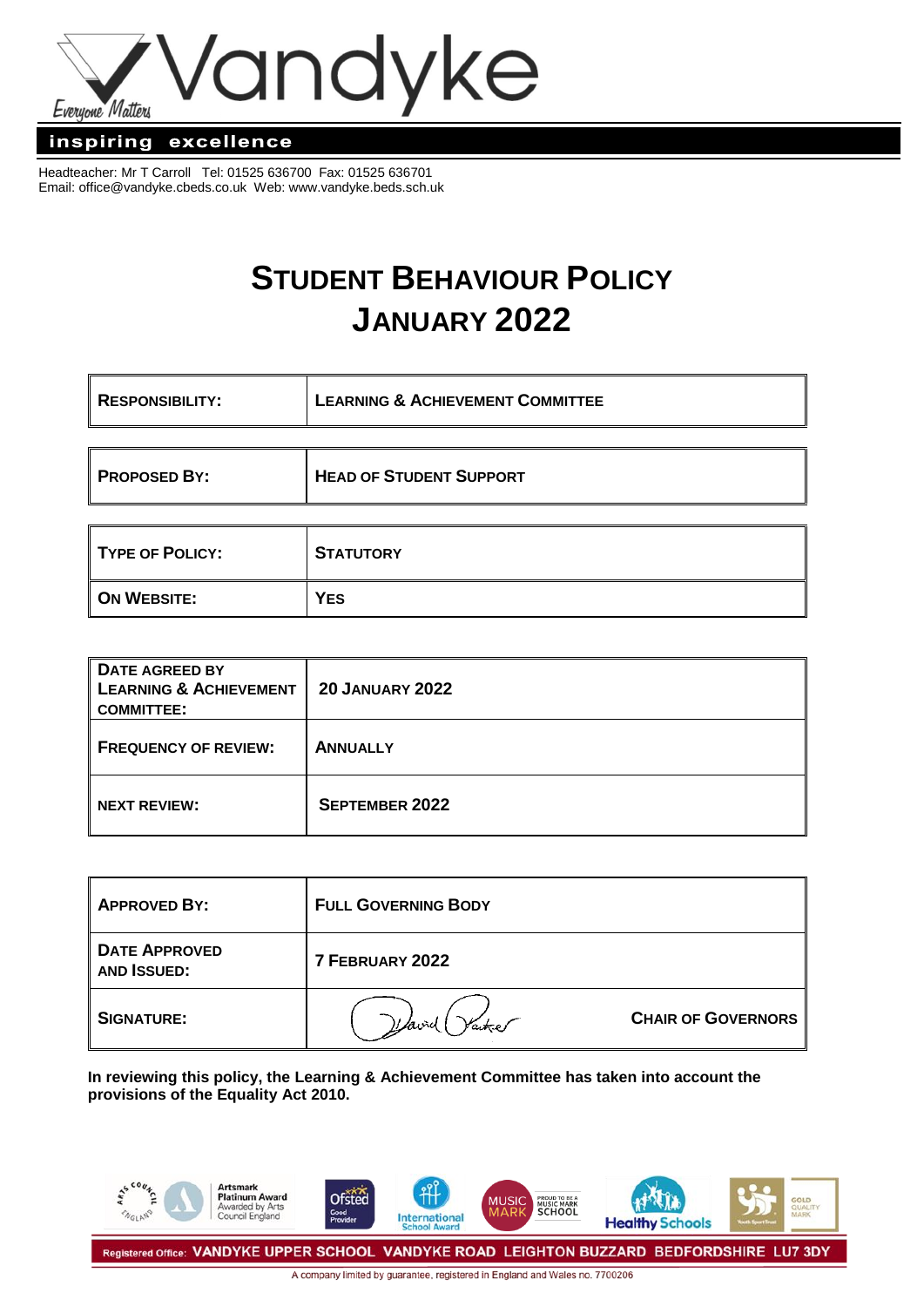# **Policy Statement**

Our aim is to create an environment in school where all students feel safe and valued and which encourages students to attend regularly and work together to promote high standards of behaviour and safety, to ensure all students reach their full potential. We believe the setting of clear expectations and acceptable boundaries is crucial to the personal and social development of our students and in the promotion of their welfare.

Our emphasis is on rewards to reinforce good behaviour. We believe that rewards have a motivational role, helping students to see that good behaviour is valued by all.

We aim to:

- $\triangleright$  promote behaviour that reduces low-level disruption and enhances the opportunity for all students to learn
- $\triangleright$  promote high expectations of positive behaviour through modelling
- $\triangleright$  ensure that good behaviour is always recognised and rewarded
- $\triangleright$  ensure our approach to behaviour and discipline is fully understood by all staff and students and is consistently implemented throughout the school
- $\triangleright$  Ensure parents/carers are made aware of the policy upon induction

#### **Sanctions**

Sanctions will be applied consistently and fairly and in accordance with our "Behaviour for Learning" ladder (Appendix 1).

Where sanctions at individual teacher and team level have been employed without success, a student may be placed in whole school detention (Appendix 2).

#### **Roles and Responsibilities**

#### *Staff*

- $\triangleright$  To be consistent and fair in dealing with students and refer to the "Behaviour for Learning ladder".
- $\triangleright$  To reinforce good behaviour through the implementation of praise and rewards. (Appendix 3).
- $\triangleright$  To be vigilant around the school and to challenge anti-social or inappropriate behaviour in a calm, nonconfrontational manner.

#### *Students*

- $\triangleright$  To treat all staff, other students and visitors with respect, both in school and on the way to and from school, including during extra-curricular trips and visits.
- $\triangleright$  To show a positive attitude to learning and take responsibility for the impact of your behaviour on others.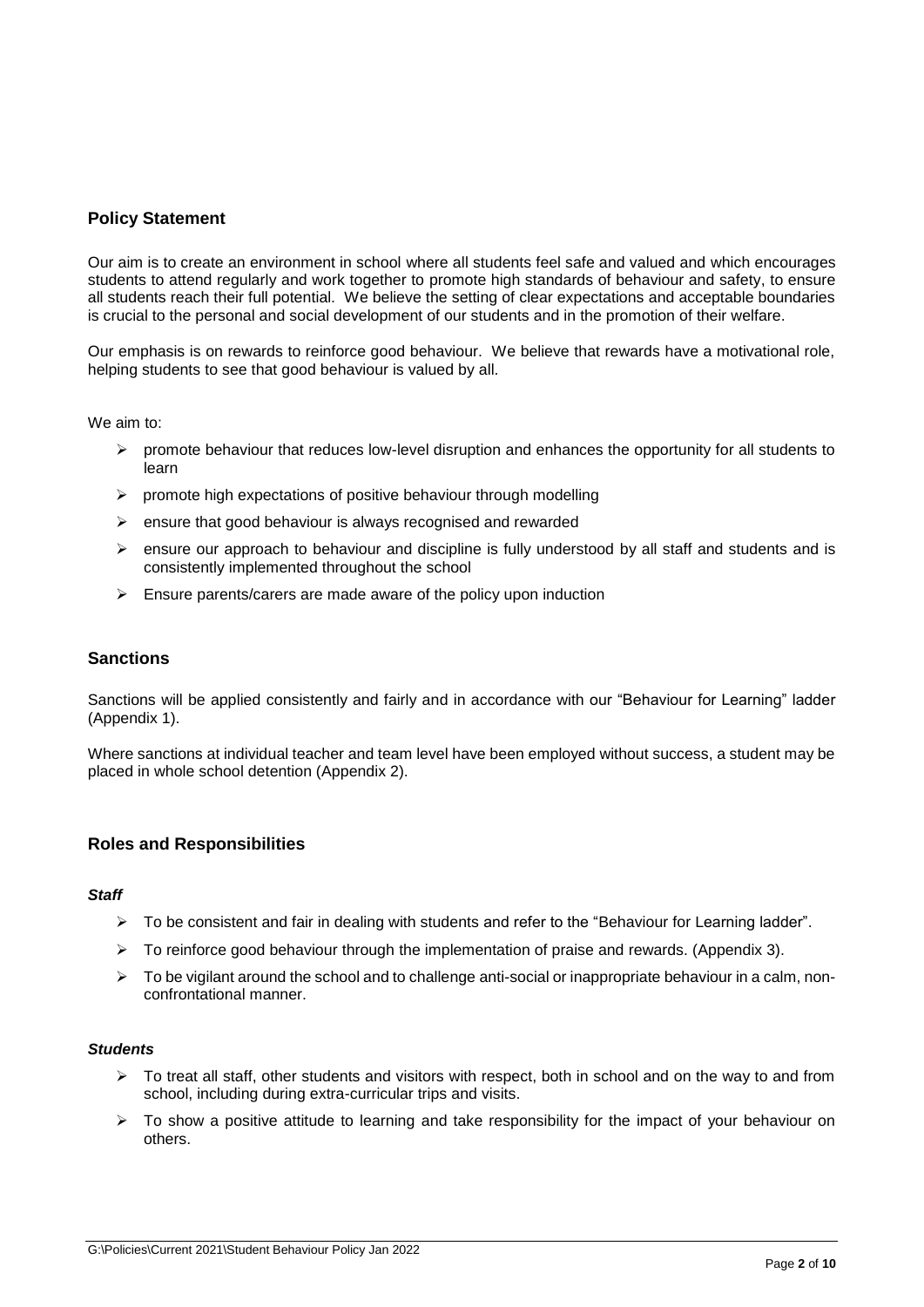#### *Parents/Carers*

- $\triangleright$  To support the school's expectations for positive behaviour.
- $\triangleright$  To work in partnership with the school to assist it in maintaining high standards of behaviour.
- $\triangleright$  To actively support the school when dealing with any challenging behaviour presented by students.
- $\triangleright$  To take responsibility for the behaviour of their child(ren) both inside and outside the school.
- $\triangleright$  To promote the importance of good behaviour, attendance and punctuality and their link with high achievement.

## **Anti-Bullying**

At Vandyke we will not tolerate bullying. The school has a clear policy for tackling any bullying that takes place.

Please see the Anti-Bullying Policy for further details.

#### **Smoking, Drugs and Alcohol**

Vandyke Upper School is a non-smoking site. If a student is found to be smoking, or to be carrying smoking paraphernalia, including e-cigarettes and vapour pens, parents/carers will be informed and a range of sanctions will be applied; these may include exclusion.

Any student found in possession of alcohol, drugs or drug-related paraphernalia will be referred to the Headteacher for further sanction; this may include exclusion.

This policy also applies to students in their school uniform on their way to school or on their way home.

#### **Exclusions\***

Where students have failed to comply with the school's behaviour systems, exclusions may be applied. School will always take into account individual needs before making the decision to exclude a student.

## *Fixed-Period Exclusions*

Will only be used when:

- $\triangleright$  other sanctions have failed to produce a change in the behaviour of a student
- $\triangleright$  the safety/welfare of staff/students is deemed to be at risk
- $\triangleright$  a one-off incident, or series of incidents, is deemed to be so serious that the Headteacher believes a fixedperiod exclusion is necessary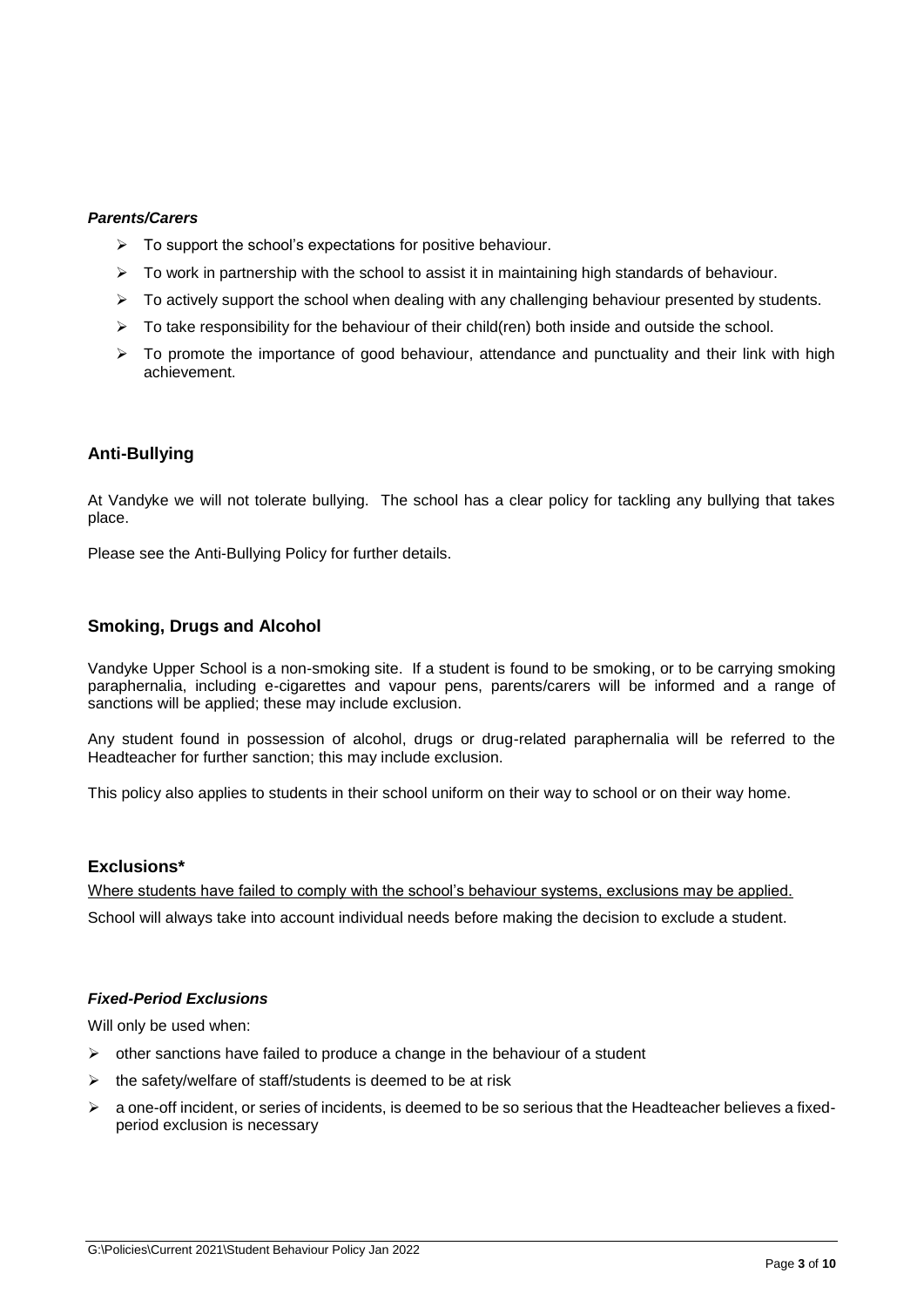#### *Permanent Exclusions*

Are used in exceptional circumstances when:

- $\triangleright$  despite the school's best efforts, a student continues to behave unacceptably
- a one-off incident, or series of incidents, is deemed to be so serious that the Headteacher believes a permanent exclusion is necessary

A summary of all fixed-period and permanent exclusions will be a standing item on the agenda of all Full Governing Body meetings.

#### **Governors' Discipline Panel**

This will meet whenever deemed necessary by the Headteacher to consider the cases of students most at risk of exclusion.

#### **Governors' Discipline Committee**

This committee will meet to consider cases in accordance with statutory guidance for permanent or fixedperiod exclusions.

The terms of reference for both these committees are available from the Clerk to the Governors.

\*The Department for Education (DfE) is currently consulting on school exclusions following the Timpson Report published in May 2019. This policy will be reviewed again as and when the DfE publishes its recommendations.

# **Linked Documents**

This document is linked to other documents including:

- > The Behaviour Management Booklet
- Successful Behaviour Management : Advice for Staff
- $\triangleright$  The Anti-Bullying Policy and Charter
- > The School Prospectus
- > The Vandyke Guide for Parents
- $\triangleright$  The Staff Handbook
- $\triangleright$  The Attendance Policy
- $\triangleright$  Drugs policy.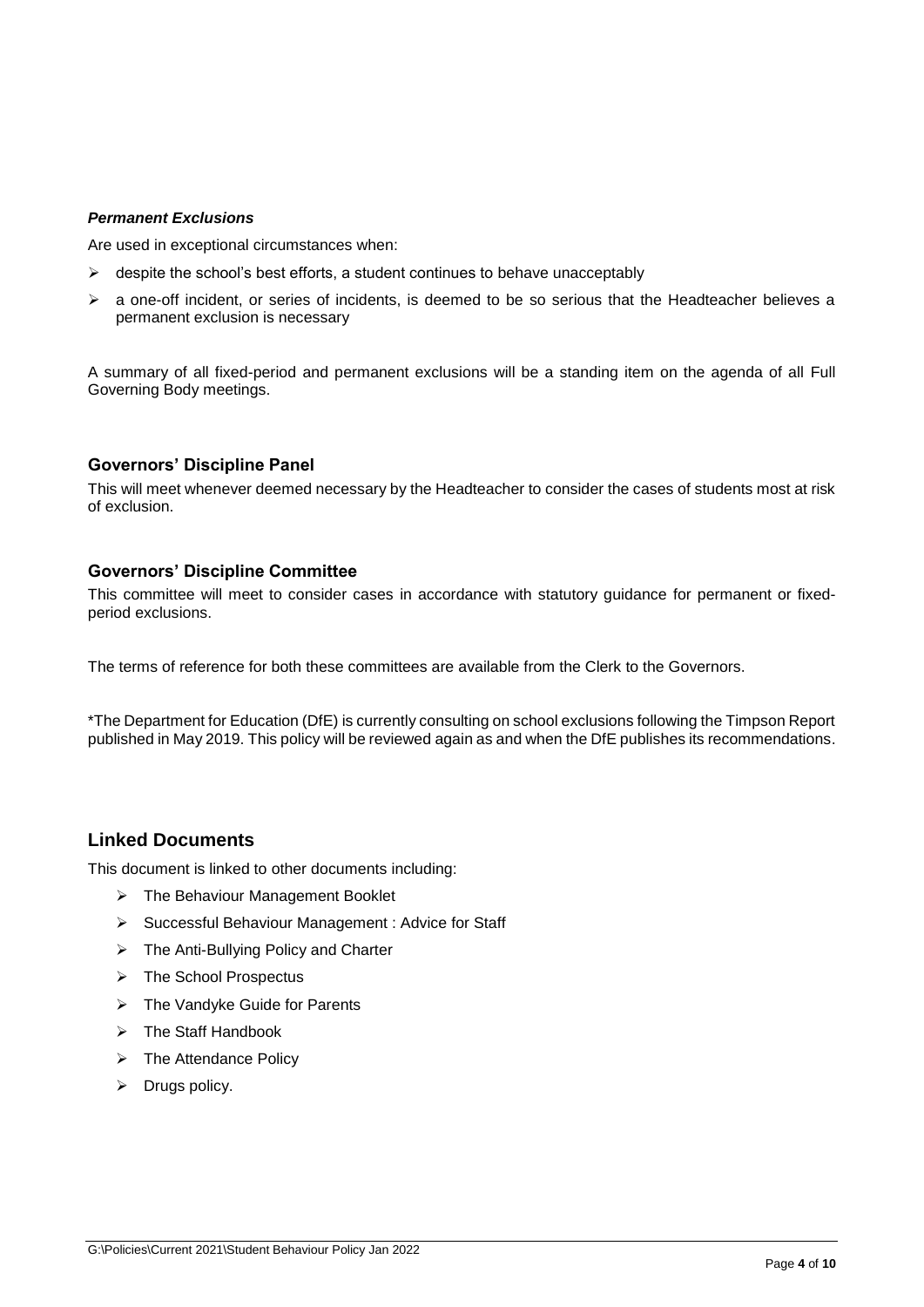# **Appendix 1**

# **BEHAVIOUR FOR LEARNING - MAKE THE RIGHT CHOICE**

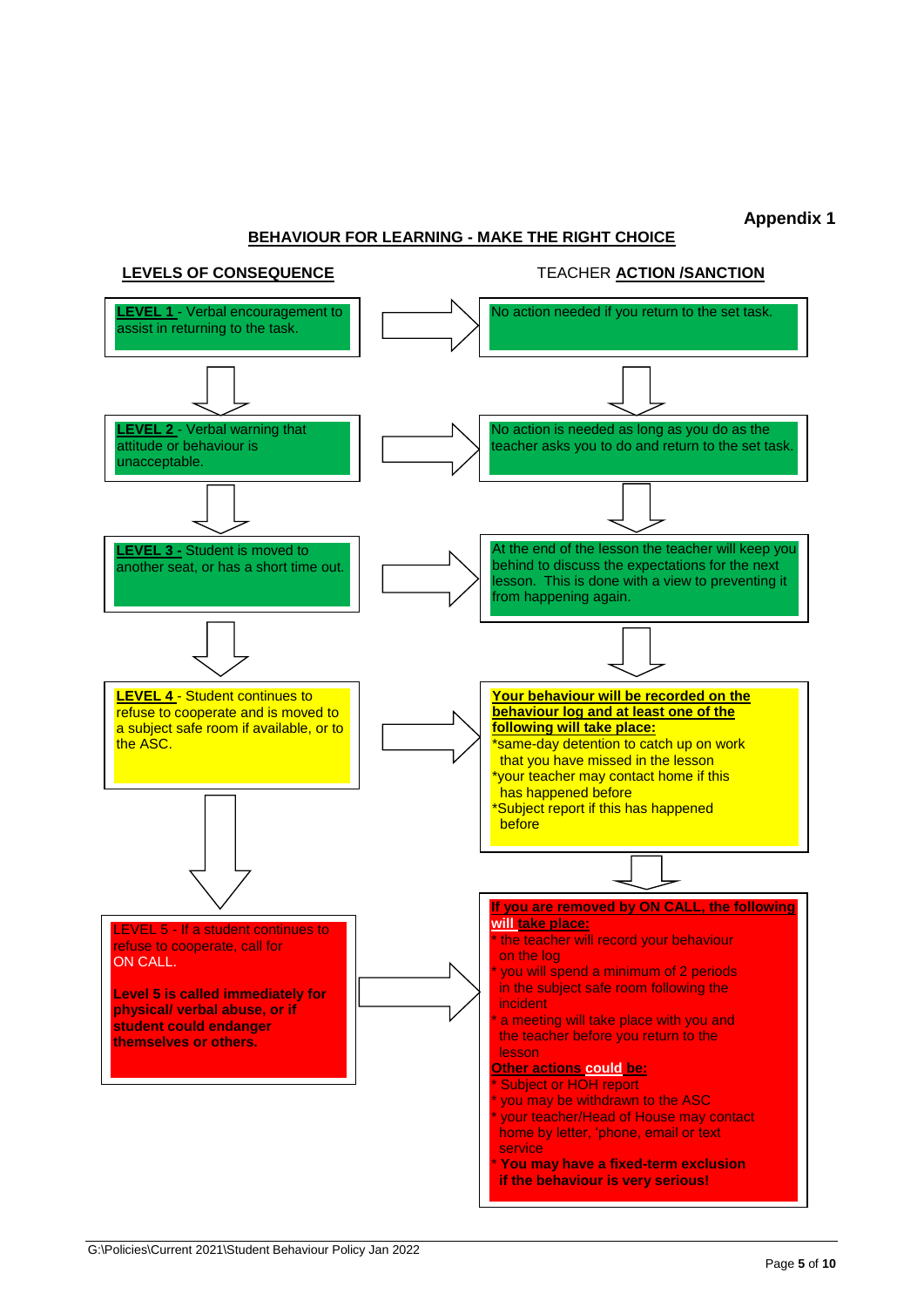# **Appendix 2**

# **REFERRAL FOR AFTER-SCHOOL DETENTION PROCEDURE**

**A referral for a School Detention cannot be made unless at least (a) the teacher has tried again to get the student to make up the missed work, usually through a detention, and (b) contact has been made by the teacher with home to alert a parent/ /carer/ guardian to what is going wrong, how it can be put right and the consequences of the student not putting it right.** 

To make a referral, the teacher completes a hard copy School Detention slip (these are stored in the staffroom trays) which records briefly why this is felt to be needed and what actions have already been taken. The teacher passes this through to the respective Head of House, who actions the detention, i.e. informs the student and parent/carer at least one day in advance of the detention. The detention is run by the Deputy Headteacher (DHT) after school on Fridays. The student and parent/carer are informed by the Head of House about the detention and why (and the parent/carer has already had contact from the teacher themselves about the poor attitude to learning or homework effort). The Head of House passes the slip through to the DHT who will file these in a folder. Wherever possible, the detention is carried out on the next available Friday, i.e. as close to the issuing of the slip as possible. The duration of the detention will be a minimum of one hour, but up to an hour and a half, i.e. until 4.30pm.

The teacher instigating the referral may attend to provide appropriate work for the student and to ensure that the student is able to complete the work. This may also provide an opportunity for some "repair and rebuilding" of relationships through a short conversation.

Any student not attending the detention puts themself at risk of exclusion. The DHT will follow this up.

Where a student is legitimately absent from school on the detention day, it will be rearranged for the earliest possible next day by the DHT who will also carry out the detention.

The record of School Detentions will indicate which students require a further action. Three such detentions trigger a meeting with parents/carers in school and further agreed actions.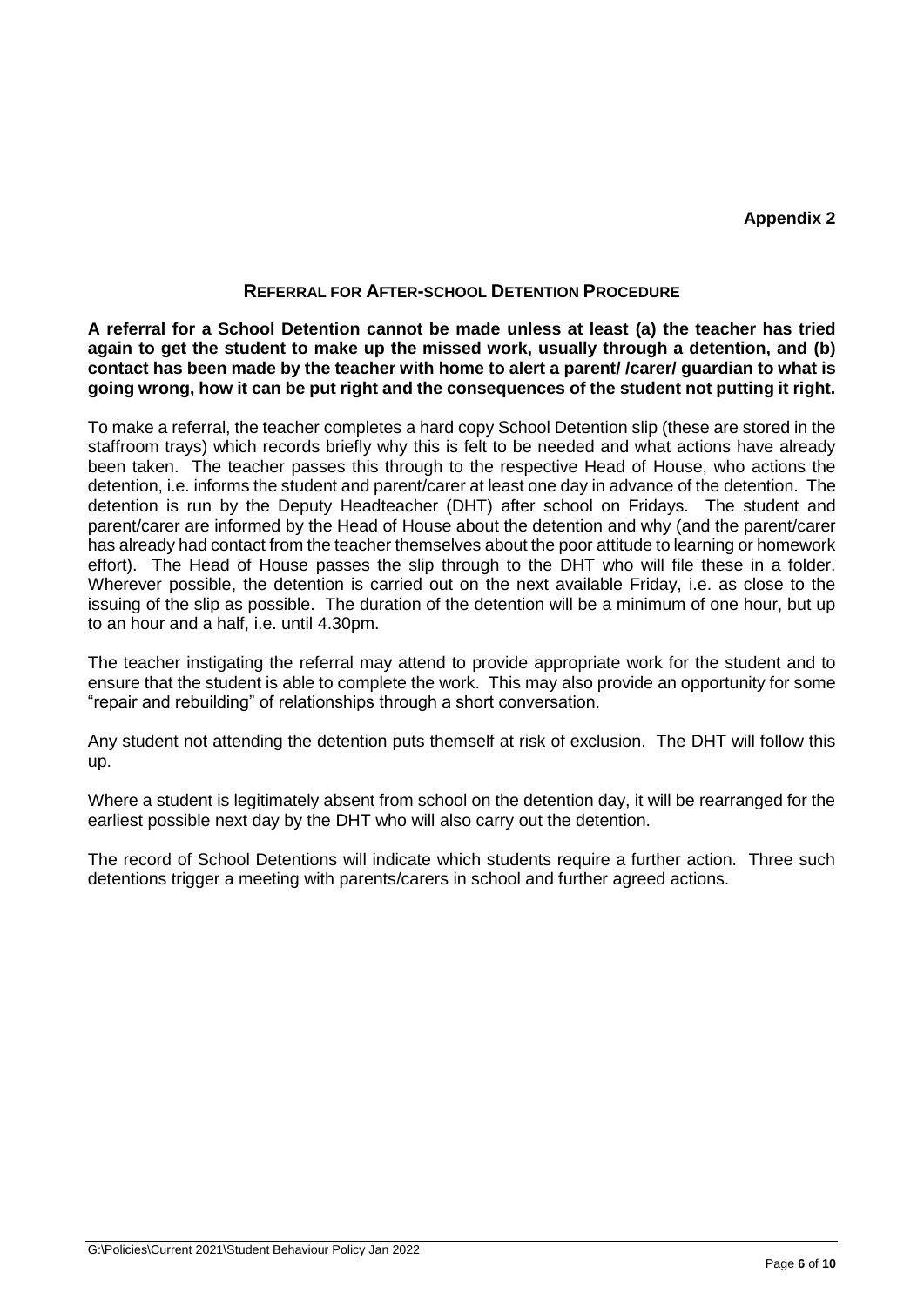# **School Detention**

## TO BE COMPLETED BY TEACHER MAKING THE REFERRAL

| Name:                                                                               | Tutor group:                              | Date of referral: |  |  |  |
|-------------------------------------------------------------------------------------|-------------------------------------------|-------------------|--|--|--|
| Teacher making the referral:                                                        |                                           |                   |  |  |  |
| Reason for the referral:                                                            |                                           |                   |  |  |  |
|                                                                                     |                                           |                   |  |  |  |
| Strategies used by teacher to remedy the issue so far (please tick all that apply): |                                           |                   |  |  |  |
| Opportunity to repeat work                                                          |                                           |                   |  |  |  |
| Changed seating arrangement in lessons                                              |                                           |                   |  |  |  |
| ** Detention at break/ lunch/ after school (please specify):                        |                                           |                   |  |  |  |
| ** Contact with parent                                                              |                                           |                   |  |  |  |
| Involvement of Head of Dept or other colleague (please specify):                    |                                           |                   |  |  |  |
|                                                                                     |                                           |                   |  |  |  |
| Other (please specify):                                                             |                                           |                   |  |  |  |
|                                                                                     |                                           |                   |  |  |  |
| Note: ** these must have taken place prior to making a referral                     |                                           |                   |  |  |  |
|                                                                                     | <u>TO BE COMPLETED BY THE TEAM LEADER</u> |                   |  |  |  |
| Name:                                                                               |                                           |                   |  |  |  |
| I agree to this referral:                                                           |                                           |                   |  |  |  |
|                                                                                     | <b>TO BE COMPLETED BY HEAD OF HOUSE</b>   |                   |  |  |  |
| Student informed:                                                                   |                                           |                   |  |  |  |
| Parent informed:                                                                    |                                           |                   |  |  |  |
|                                                                                     | <b>TO BE COMPLETED BY DHT</b>             |                   |  |  |  |
| Name of DHT                                                                         |                                           |                   |  |  |  |
| Detention completed:                                                                |                                           |                   |  |  |  |
| Follow-up needed:                                                                   |                                           |                   |  |  |  |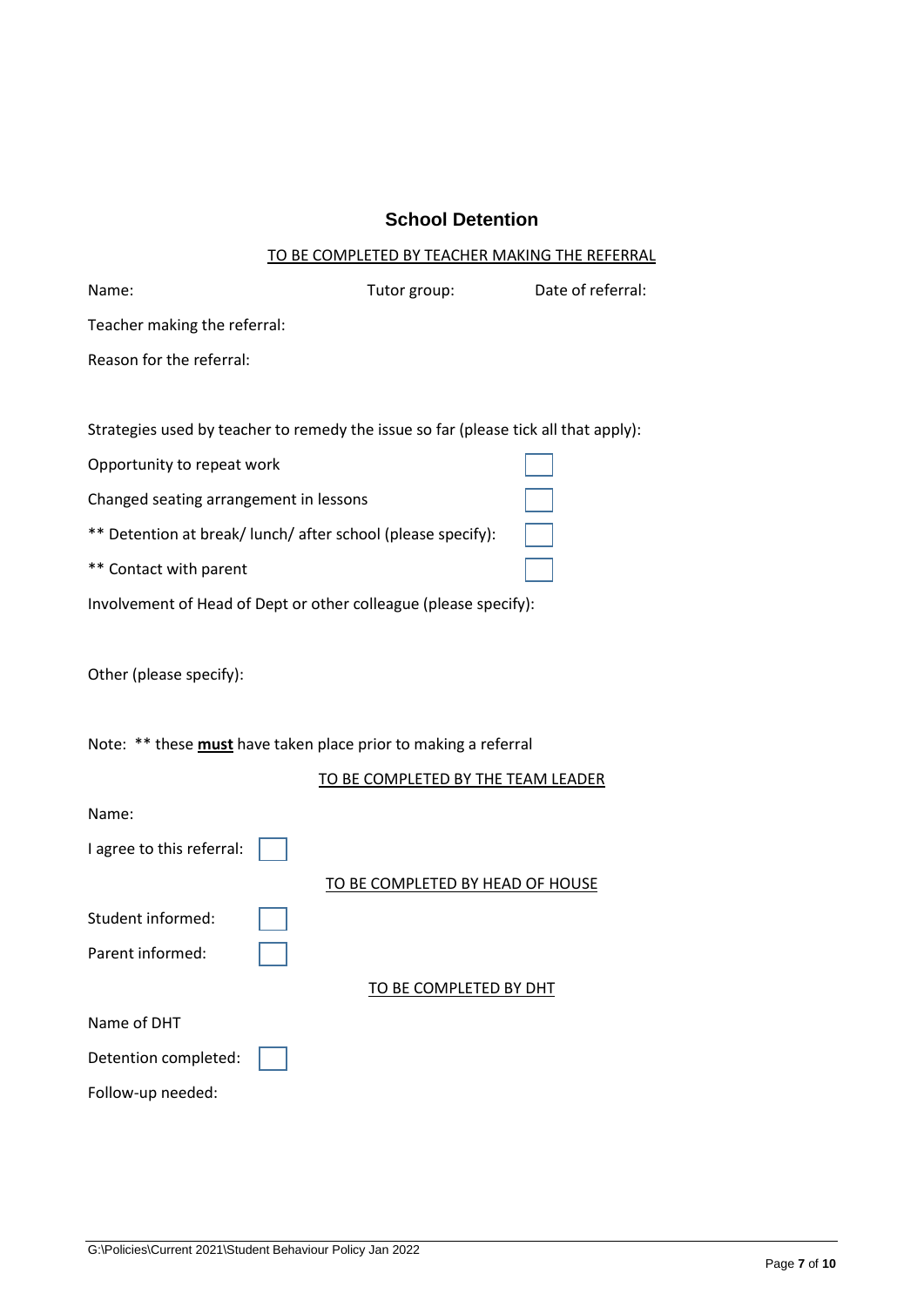# **PROCEDURES FOR STUDENT PRAISE/REWARDS**

# **"Academic" Recognition**

We continue to use tried and tested forms of recognising great work, effort and achievement or contribution to the school.

- **All departments and teachers send praise postcards**. Subject teams are asked to begin the weekly team briefing with all teachers nominating 1-2 students for a praise postcard. Completed praise postcards are handed to the main office from where they are posted out.
- **All students receive half-termly achievers' assemblies** based on progress reports.
- **All students receive 'Effort Certificates'** (Platinum, Gold, Silver & Bronze) based on effort in the previous set of reports. These will be awarded proportionally to the year group by the House office, to recognise those that have made the greatest effort as recognised by their subject teachers. A small number will also be sent out to recognise improvement between report periods.
- **Praise letters** are sent home by the House office and Headteacher after each set of progress reports to recognise excellent effort/ attitude to learning grades.
- **Half-termly House office and Headteacher praise meetings** are held with students who are identified by heads and directors of house and a letter is sent home recognising this by the Headteacher.
- **House awards evenings** for students from all year groups are held to celebrate excellent effort and achievement.

**Day-to-day praise continues to be managed by subject teachers,** to ensure individual student praise is given in lessons to motivate, e.g. spoken, written, using stickers/ stampers and class competitions, to reinforce praise for excellent pieces of work, good effort and improvement. This can be developed on an individual teacher or team basis and is not part of any formal system, but is equally as important in recognising hard work and good achievement. In many ways, the **quiet word of recognition, or positive comment on a piece of work, can be as important to a student as formal recognition.** 

# **TEACHERS SHOULD NOT BE RECORDING POSITIVE LOGS ON SIMS**

# **House Points**

In addition to this academic recognition, the intention is to begin a **house competition between the four houses,** based on the awarding of points in order to reinforce our move to a house system from September 2020. Criteria for awarding **house points to individual students** include:

- participation in subject-orientated extra-curricular activities
- Duke of Edinburgh award,
- participation in school organised activities,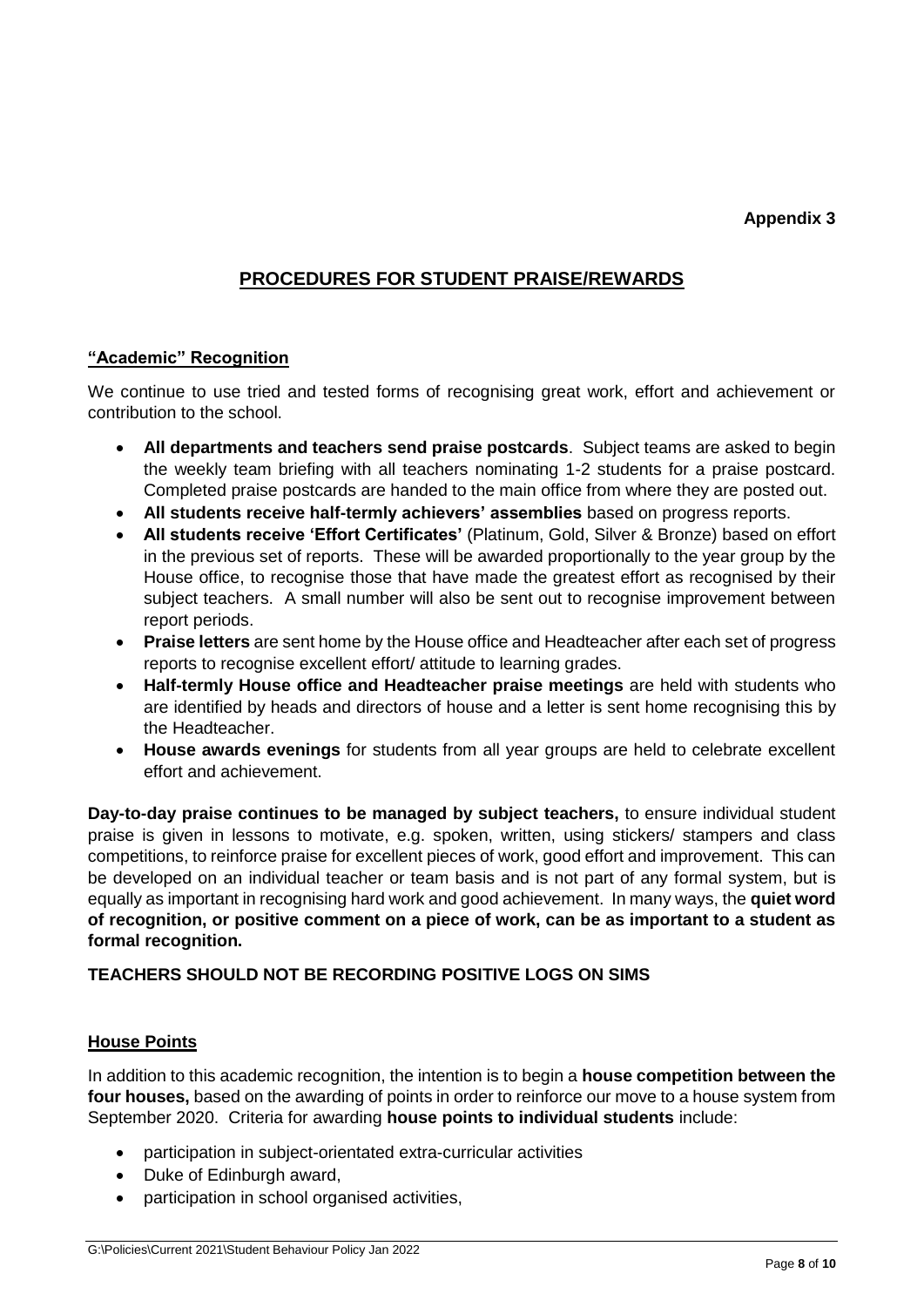- representative honours
- community events

In addition to earning house points on an individual basis, there will be opportunities throughout the year to earn **'bulk' house points in a series of house events operated by subject teams**. These events will have a competitive element and points will be awarded on a decreasing scale from **First**   $\rightarrow$  Second  $\rightarrow$  Third  $\rightarrow$  Fourth.

**These house events will earn different numbers of bulk points** depending on the nature of the activity and will build towards the sports festival, which will carry the most points, in an attempt to retain interest on the part of the students.

House points will be collated for overall totals. This will be managed by a **house administrator based in the main school office** and will be published regularly in the bulletin and on house and tutor room notice boards. It will also be a regular item in assemblies and the house with the greatest number of points for a term and overall will be awarded a trophy.